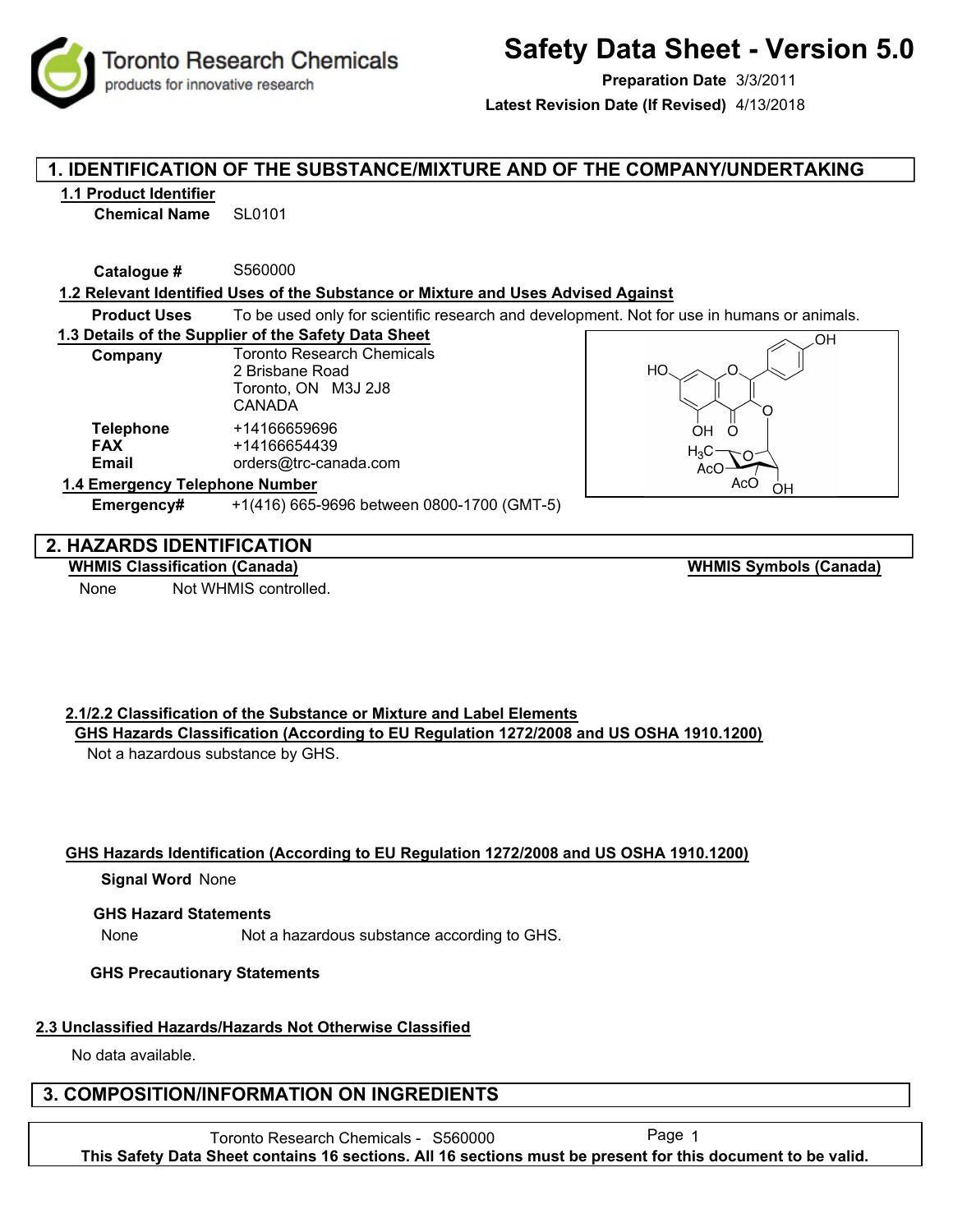## **3.1 Substances**

# **Molecular Formula:**  $C_{25}H_{24}O_{12}$

77307-50-7 **CAS Registry #: EC#:**

#### **Synonyms**

3-[(3,4-Di-O-acetyl-6-deoxy-α-L-mannopyranosyl)oxy]-5,7-dihydroxy-2-(4-hydroxyphenyl)-4H-1-benzopyran-4-one; Kaempferol; 3'',4''-Di-O-acetylafzelin;

### **3.2 Mixtures**

Not a mixture.

# **4. FIRST AID MEASURES**

### **4.1 Description of First Aid Measures**

#### **General Advice**

If medical attention is required, show this safety data sheet to the doctor.

#### **If Inhaled**

If inhaled, move person to fresh air. If not breathing, give artificial respiration and consult a physician.

#### **In Case of Skin Contact**

Wash affected area with soap and water. Consult a physician if any exposure symptoms are observed.

#### **In Case of Eye Contact**

Immediately rinse eyes with plenty of water for at least 15 minutes. Consult a physician.

#### **If Swallowed**

Never give anything by mouth to an unconscious person. Rinse mouth with water. Do NOT induce vomiting unless advised to do so by a physician or Poison Control Center. Seek medical attention.

#### **4.2 Most Important Symptoms and Effects, Both Acute and Delayed**

The most important known symptoms and effects are described in the labeling (see section 2.2) and/or section 11.

#### **4.3 Indication of any Immediate Medical Attention and Special Treatment Needed**

No data available.

#### **5. FIREFIGHTING MEASURES**

#### **5.1 Extinguishing Media**

Use water spray, alcohol-resistant foam, dry chemical or carbon dioxide.

#### **5.2 Special Hazards Arising from the Substance or Mixture**

Carbon oxides

#### **5.3 Advice for Firefighters**

Wear self contained breathing apparatus for fire fighting if necessary.

#### **5.4 Further Information**

No data available.

## **6. ACCIDENTAL RELEASE MEASURES**

#### **Personal precautions**

Wear respiratory protection. Avoid dust formation. Avoid breathing vapours, mist or gas. Ensure adequate ventilation. Evacuate personnel to safe areas. Avoid breathing dust.

#### **Environmental precautions**

Prevent further leakage or spillage if safe to do so. Do not let product enter drains.

## **Method and materials for containment and cleaning up**

Pick up and arrange disposal without creating dust. Sweep up and shovel. Keep in suitable, closed containers for disposal.

# **7. HANDLING AND STORAGE**

# **Precautions for safe handling**

Avoid contact with skin and eyes. Avoid formation of dust and aerosols. Provide appropriate exhaust ventilation at places where dust is formed.

Toronto Research Chemicals - S560000 Page 2 **This Safety Data Sheet contains 16 sections. All 16 sections must be present for this document to be valid.**

Molecular Weight: 516.45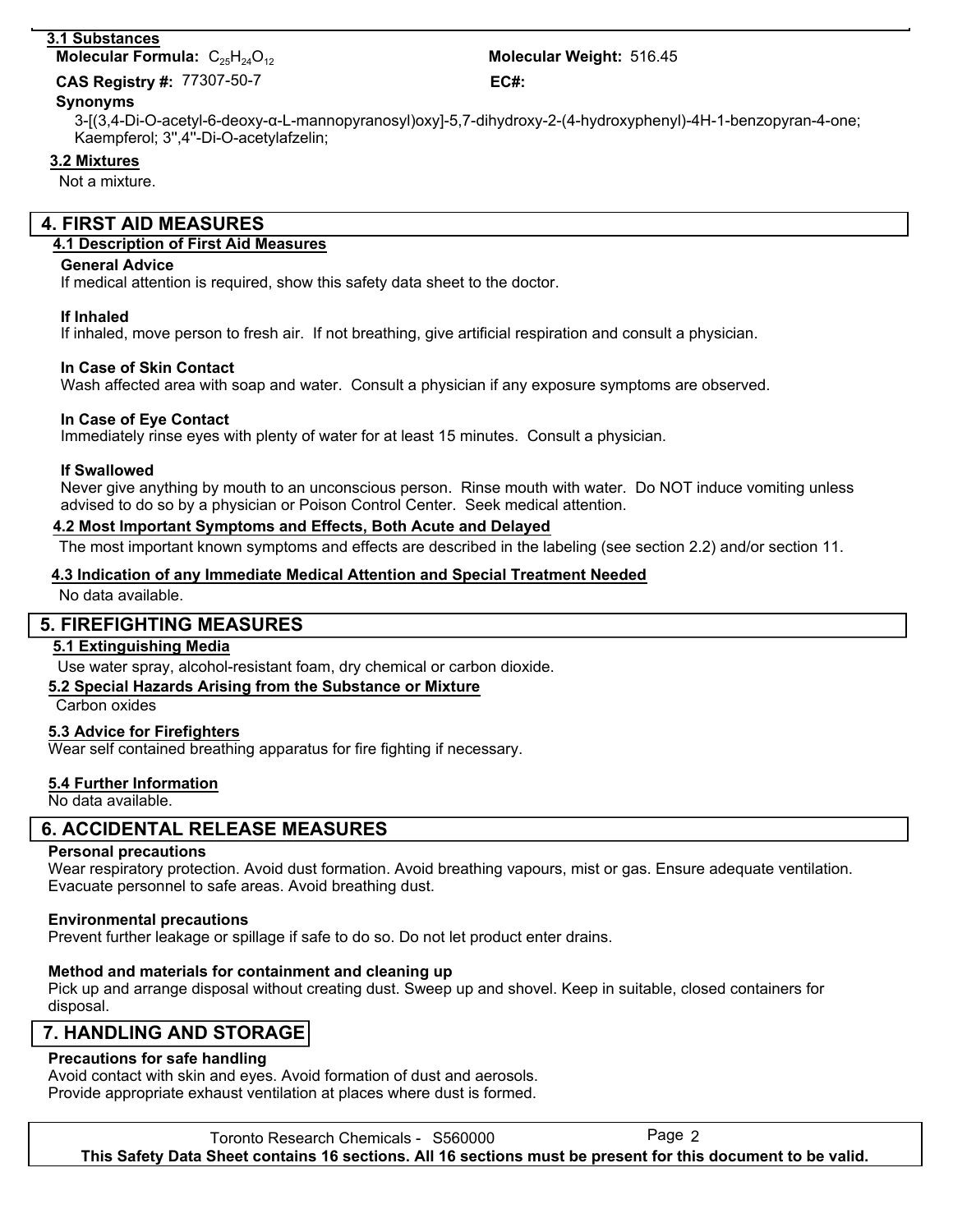#### **Conditions for safe storage**

Keep container tightly closed in a dry and well-ventilated place. Keep in a dry place.

Storage conditions: Refrigerator

#### **7.3 Specific End Uses**

For scientific research and development only. Not for use in humans or animals.

## **8. EXPOSURE CONTROLS/PERSONAL PROTECTION**

#### **8.1 Control Parameters**

Contains no components with established occupational exposure limits.

#### **8.2 Exposure Controls**

#### **Appropriate Engineering Controls**

A laboratory fumehood or other appropriate form of local exhaust ventilation should be used to avoid exposure.

#### **Personal Protective Equipment**

All recommendations below are advisory in nature and a risk assessment should be performed by the employer/end user prior to use of this product. The type of protective equipment must be selected based on the amount and concentration of the dangerous material being used in the workplace.

#### **Eye/Face Protection**

Safety goggles or face shield. All equipment should have been tested and approved under appropriate standards, such as NIOSH (US), CSA (Canada), or EN 166 (EU).

#### **Skin Protection**

Gloves should be used when handling this material. Gloves are to be inspected prior to use. Contaminated gloves are to be removed using proper glove removal technique so that the outer surface of the glove does not contact bare skin. Dispose of contaminated gloves after use in compliance with good laboratory practices and local requirements.

Gloves used for incidental exposures (splash protection) should be designated as "chemical resistant" by EU standard EN 374 with the resistance codes corresponding to the anticipated use of the material. Unrated gloves are not recommended.

Suggested gloves: AnsellPro Sol-Vex nitrile gloves style 37-175, 15 mil thickness.

Penetration time has not been determined.

Gloves used for prolonged direct exposure (immersion) should be designated "chemical resistant" as per EN 734 with the resistance codes corresponding to the anticipated use of the material.

Suggested gloves: AnsellPro Viton/Butyl gloves style 38-612, 4/8 mil thickness.

Penetration time has not been determined.

These recommendations may not apply if the material is mixed with any other chemical, or dissolved into a solution. A risk assessment must be performed to ensure the gloves will still offer acceptable protection.

#### **Body Protection**

Fire resistant (Nomex) lab coat or coveralls.

#### **Respiratory Protection**

Recommended respirators are NIOSH-approved N100 or CEN-approved FFP3 particulate respirators. These are to be only used as a backup to local exhaust ventilation or other engineering controls. If the respirator is the only means of protection, a full-face supplied air respirator must be used.

| <b>9. PHYSICAL AND CHEMICAL PROPERTIES</b>                |                                                             |  |
|-----------------------------------------------------------|-------------------------------------------------------------|--|
| 9.1 Information on Basic Physical and Chemical Properties |                                                             |  |
| A) Appearance                                             | B) Odour                                                    |  |
| <b>Yellow Solid</b>                                       | No data available                                           |  |
| C) Odour Threshold                                        | D) pH                                                       |  |
| No data available                                         | No data available                                           |  |
| E) Melting Point/Freezing Point                           | F) Initial Boiling Point/Boiling Range<br>No data available |  |
| 140 - 147°C                                               |                                                             |  |
| G) Flash point                                            | H) Evaporation Rate                                         |  |
| No data available                                         | No data available                                           |  |
|                                                           | $D - 2 - 2$                                                 |  |

Toronto Research Chemicals - S560000 Page 3 **This Safety Data Sheet contains 16 sections. All 16 sections must be present for this document to be valid.**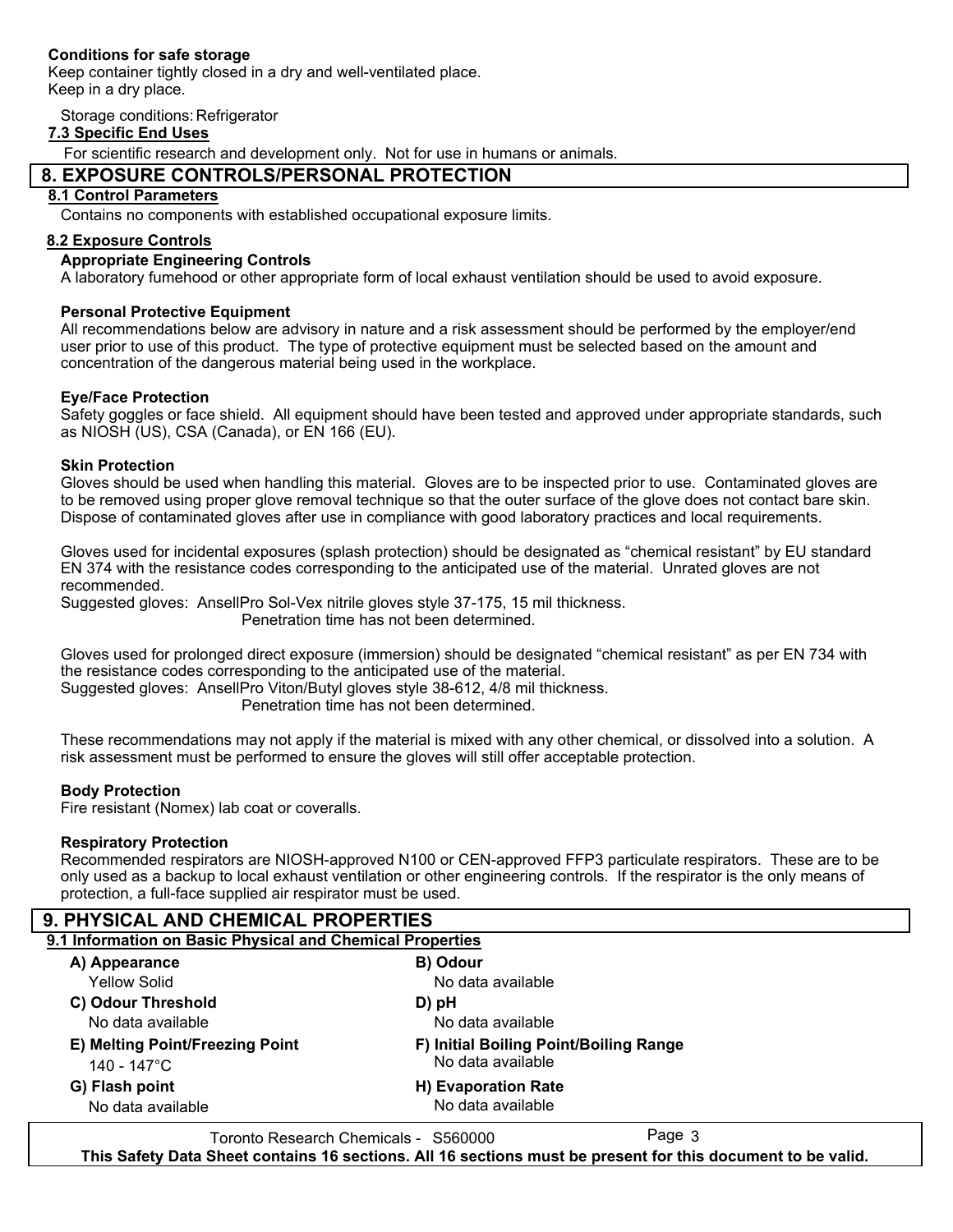- No data available No data available
- **K) Vapour Pressure L) Vapour Density**
- **M) Relative Density N) Solubility** No data available
- **O) Partition Coefficient: n-octanol/water P) Auto-Ignition Temperature** No data available No data available
- **Q) Decomposition Temperature R) Viscosity** No data available No data available
- **S) Explosive Properties T) Oxidizing Properties** No data available No data available
- **9.2 Other Information** no data available

# **10. STABILITY AND REACTIVITY**

## **10.1 Reactivity**

No data available.

## **10.2 Chemical Stability**

Stable under recommended storage conditions.

# **10.3 Possibility of Hazardous Reactions**

No data available.

## **10.4 Conditions to Avoid**

No data available.

## **10.5 Incompatible Materials**

Strong oxidizing agents.

## **10.6 Hazardous Decomposition Products**

**In the event of fire:** See section 5. **Other decomposition products:** No data available.

# **11. TOXICOLOGICAL INFORMATION**

## **11.1 Information on Toxicological Effects**

## **A) Acute Toxicity**

**Oral LD50:** No data available. **Inhalation LC50:** No data available. **Dermal LD50:** No data available.

## **B) Skin Corrosion/Irritation**

No data available

## **C) Serious Eye Damage/Irritation**

No data available

## **D) Respiratory or Skin Sensitization**

No data available

# **E) Germ Cell Mutagenicity**

No data available

# **F) Carcinogenicity**

No data available

# **G) Reproductive Toxicity/Teratogenicity**

No data available

# **H) Single Target Organ Toxicity - Single Exposure**

No data available

## **I) Single Target Organ Toxicity - Repeated Exposure**

No data available

## **J) Aspiration Hazard**

No data available

# **K) Potential Health Effects and Routes of Exposure**

**Inhalation**

- **I) Flammability (Solid/Gas) J) Upper/Lower Flammability/Explosive Limits**
	- No data available No data available
		- Acetone (Slightly), Methanol (Slightly)
		- -
		-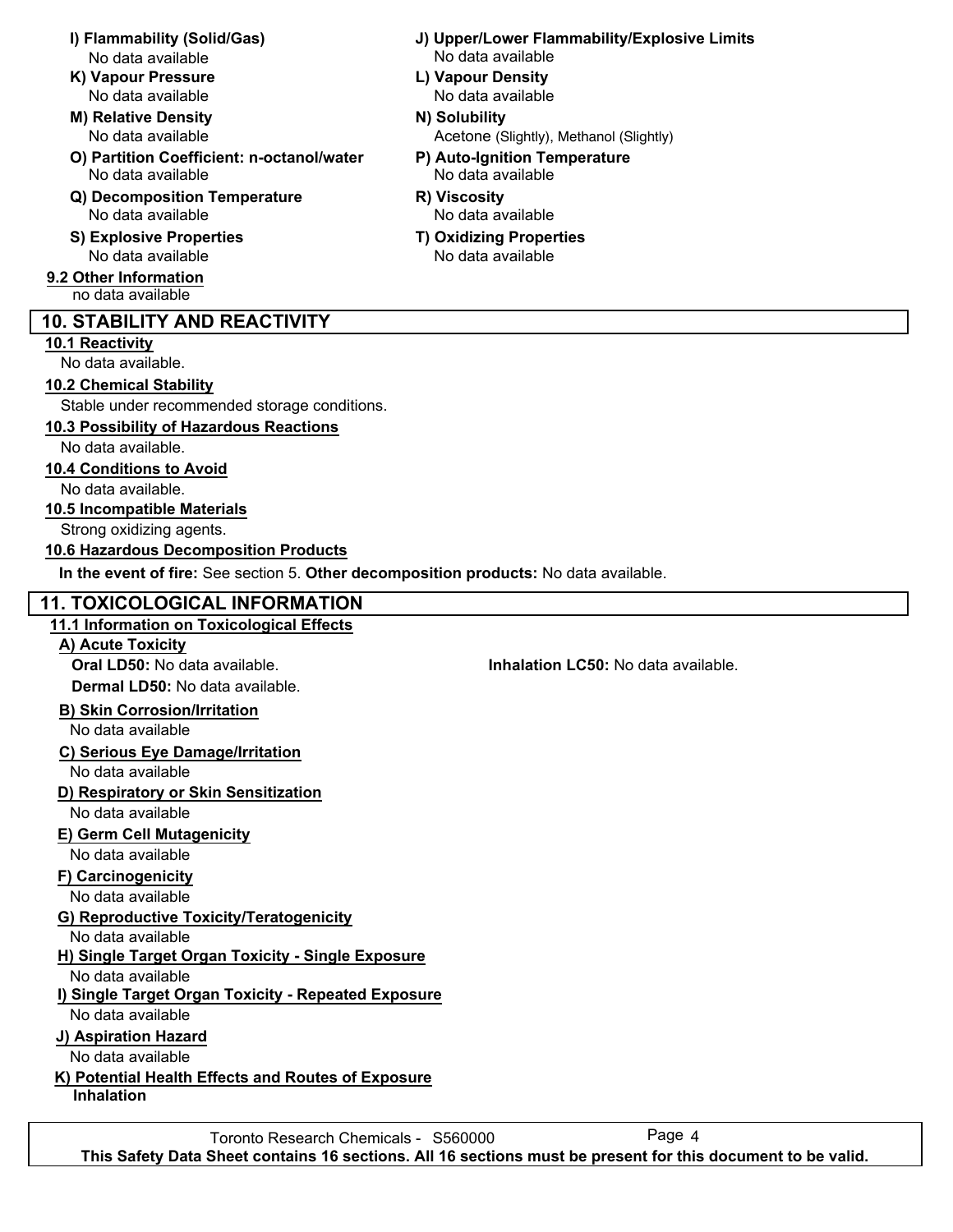May be harmful if inhaled. May cause respiratory tract irritation.

## **Ingestion**

May be harmful if swallowed.

## **Skin**

May be harmful if absorbed through skin. May cause skin irritation.

#### **Eyes**

May cause eye irritation.

### **L) Signs and Symptoms of Exposure**

The most important known symptoms and effects are described in the labeling (see section 2.2) and/or section 11.

To the best of our knowledge, the chemical, physical, and toxicological properties of this material have not been thoroughly investigated.

#### **M) Additional Information**

RTECS: Not available.

## **12. ECOLOGICAL INFORMATION**

#### **12.1 Toxicity**

No data available.

#### **12.2 Persistance and Degradability**

No data available.

#### **12.3 Bioaccumulative Potential**

No data available.

#### **12.4 Mobility in Soil**

No data available.

#### **12.5 Results of PBT and vPvB Assessment**

No data available.

#### **12.6 Other Adverse Effects**

No data available.

## **13. DISPOSAL CONSIDERATIONS**

#### **13.1 Waste Treatment Methods**

# **A) Product**

Product may be burned in an incinerator equipped with afterburner and scrubber. Excess and expired materials are to be offered to a licensed hazardous material disposal company. Ensure that all Federal and Local regulations regarding the disposal and destruction of this material are followed.

### **B) Contaminated Packaging**

# Dispose of as above.

**C) Other Considerations**

Product is not to be disposed of in sanitary sewers, storm sewers, or landfills.

#### **14. TRANSPORT INFORMATION 14.1 UN Number** DOT (US): N/A IATA: N/A IMDG: N/A ADR/RID: N/A **14.2 UN Proper Shipping Name** DOT (US)/IATA: IMDG/ARD/RID: Not dangerous goods Not dangerous goods **14.3 Transport Hazard Class(es)** DOT (US): N/A IATA: N/A IMDG: N/A ADR/RID: N/A **14.4 Packing Group** DOT (US): N/A IATA: N/A IMDG: N/A IMDG: N/A ADR/RID: N/A **14.5 Environmental Hazards** DOT (US): None IATA: None IMDG: None ADR/RID: None **14.6 Special Precautions for User** None

# **15. REGULATORY INFORMATION**

This safety data sheet complies with the requirements of WHMIS (Canada), OSHA 1910.1200 (US), and EU Regulation

Toronto Research Chemicals - S560000 Page 5 **This Safety Data Sheet contains 16 sections. All 16 sections must be present for this document to be valid.**